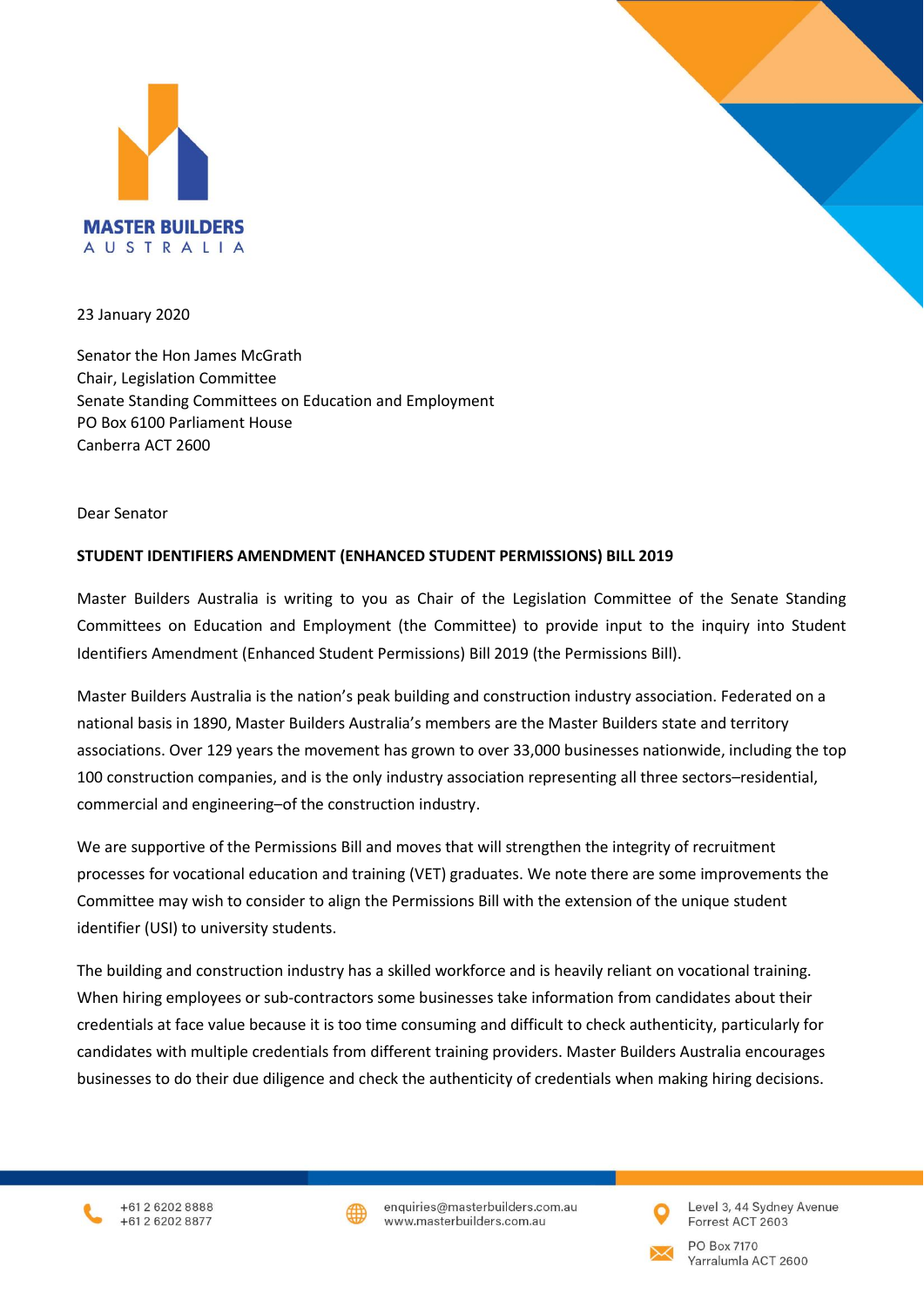Once the Permissions Bill is enacted and implemented it will be significantly easier for businesses to quickly and easily check the authenticity of employee, potential employee and sub-contractor credentials. Master Builders Australia believes this will lead to more businesses checking credentials, which will improve trust in the VET system and VET transcripts as well as workforce quality and outcomes.

## *Privacy*

We note the Permissions Bill was referred immediately to the Committee on the perception of potential risks to privacy and people's ability to make a 'fresh start'. However, we also note that the Government engaged HWL Ebsworth to prepare a Privacy Impact Assessment to ensure consistency with the *Privacy Act 1988* and that all recommendations were agreed and are being implemented. We are of the opinion that the steps already taken satisfactorily address the privacy concerns.

Further to this, the Hon Steve Irons MP, Assistant Minister for Vocational Education, Training and Apprenticeships, addressed privacy matters in the second reading of the Permissions Bill in the House of Representatives on 28 November 2019, stating:

*"the individual's privacy will remain protected. In particular, individuals will retain the authority to set the access controls for their stored authenticated VET transcript. This includes setting the period that an authenticated transcript can be viewed as well as the removal of access to their stored authenticated VET transcript at any time.*

*A privacy impact assessment was conducted for this initiative. All recommendations have been agreed to and are being implemented."*

Additionally, this proposal is not without precedent. A similar system, My eQuals [\(myequals.edu.au\)](https://www.myequals.edu.au/), is already in place for the higher education sector in Australia and New Zealand. Through My eQuals, higher education graduates can provide employers and others with digital access to their authenticated transcripts.

## *Extension of the USI to higher education students*

The Permissions Bill is not the only bill before the Parliament that proposes to amend to the *Student Identifiers Act 2014* (the Act). The Student Identifiers Amendment (Higher Education) Bill 2019 (the Higher Education Bill) also proposes amendments; namely to extend the USI to cover higher education students.

On 5 December 2019 the Senate referred the Permissions Bill to the committee for inquiry but did not refer the Higher Education Bill. In our view this was a missed opportunity to ensure consistency and we urge the Committee to consider proposed amendments in the Higher Education Bill as part of this inquiry. For example, if both bills are passed as currently drafted there will be legislated civil penalties under the Act for altering or falsifying an authenticated VET transcript or extract, but not a higher education transcript or extract.





enquiries@masterbuilders.com.au www.masterbuilders.com.au



Level 3, 44 Sydney Avenue Forrest ACT 2603



PO Box 7170 Yarralumla ACT 2600